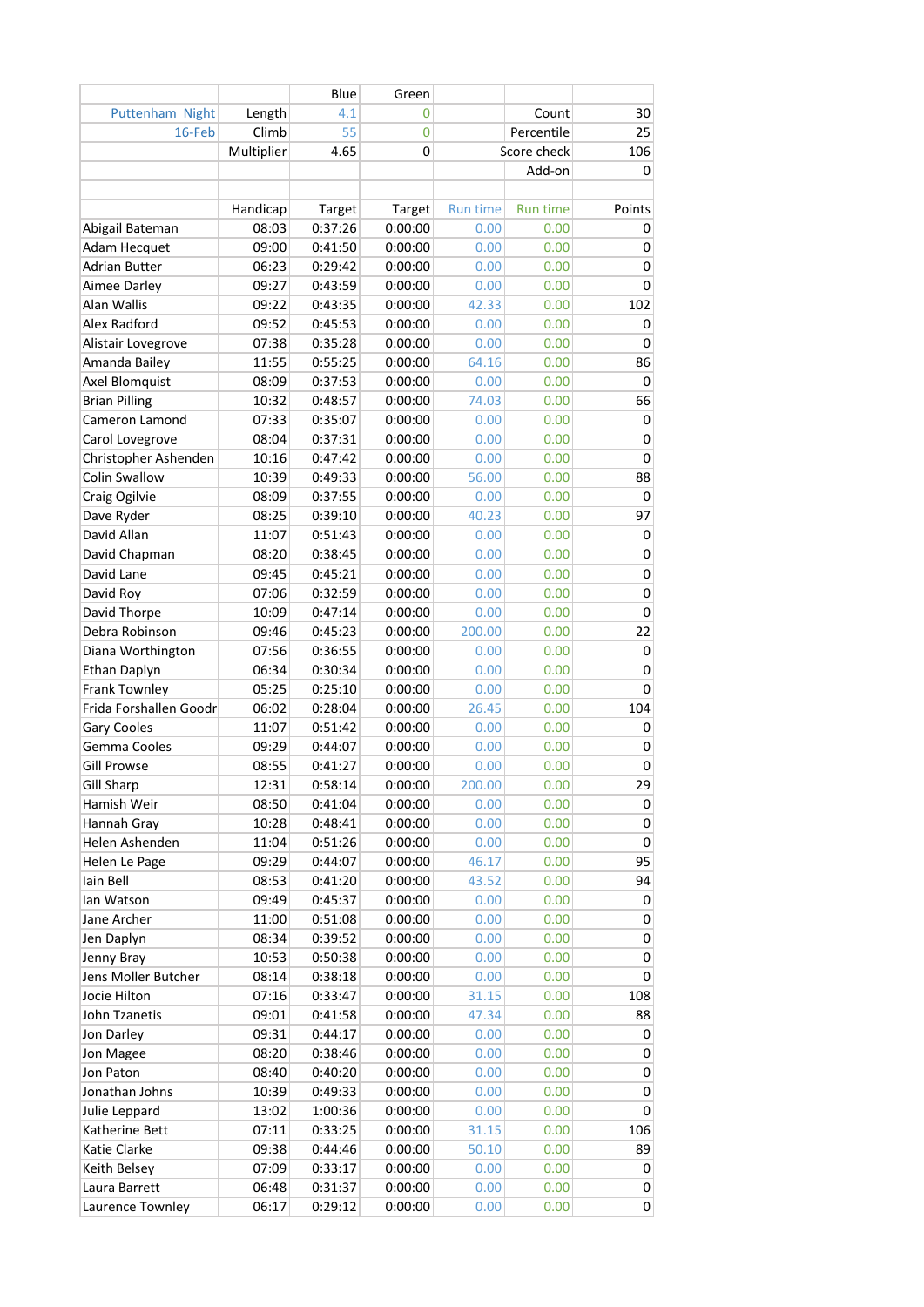| Les Hunt               | 08:09 | 0:37:53 | 0:00:00 | 50.23 | 0.00 | 75        |
|------------------------|-------|---------|---------|-------|------|-----------|
| Linda Cairns           | 13:42 | 1:03:42 | 0:00:00 | 0.00  | 0.00 | 0         |
| Linda Radford          | 11:14 | 0:52:15 | 0:00:00 | 0.00  | 0.00 | 0         |
| Louie Malatesta        | 10:16 | 0:47:45 | 0:00:00 | 0.00  | 0.00 | 0         |
| Lucy Paton             | 08:56 | 0:41:33 | 0:00:00 | 38.26 | 0.00 | 108       |
| Malcolm Scott          | 11:34 | 0:53:48 | 0:00:00 | 0.00  | 0.00 | 0         |
| Marc Ebanks            | 08:14 | 0:38:18 | 0:00:00 | 32.21 | 0.00 | 118       |
| Marcus Bateman         | 10:09 | 0:47:14 | 0:00:00 | 0.00  | 0.00 | 0         |
| Mark Howell            | 09:31 | 0:44:17 | 0:00:00 | 0.00  | 0.00 | 0         |
| Martha Paton           | 07:11 | 0:33:25 | 0:00:00 | 0.00  | 0.00 | 0         |
| Martin Jackson         | 10:09 | 0:47:14 | 0:00:00 | 0.00  | 0.00 | 0         |
| Martin Kensett         | 08:48 | 0:40:55 | 0:00:00 | 0.00  | 0.00 | 0         |
| <b>Matthew Grant</b>   | 07:20 | 0:34:05 | 0:00:00 | 0.00  | 0.00 | 0         |
| Maxine Dunn            | 11:17 | 0:52:28 | 0:00:00 | 0.00  | 0.00 | 0         |
| Megan Bett             | 07:28 | 0:34:46 | 0:00:00 | 0.00  | 0.00 | $\pmb{0}$ |
| Mel Slade              | 06:44 | 0:31:18 | 0:00:00 | 44.34 | 0.00 | 70        |
| Michael Le Marie       | 10:35 | 0:49:12 | 0:00:00 | 0.00  | 0.00 | 0         |
| Michael Dunbar         | 08:01 | 0:37:16 | 0:00:00 | 0.00  | 0.00 | 0         |
| Mike Bray              | 10:52 | 0:50:33 | 0:00:00 | 0.00  | 0.00 | 0         |
| Mike Chittenden        | 07:56 | 0:36:54 | 0:00:00 | 0.00  | 0.00 | 0         |
| Murray Weir            | 08:13 | 0:38:15 | 0:00:00 | 0.00  | 0.00 | $\pmb{0}$ |
| Nick Bennet            | 06:30 | 0:30:13 | 0:00:00 | 0.00  | 0.00 | $\pmb{0}$ |
| Nick Cooper            | 06:06 | 0:28:21 | 0:00:00 | 0.00  | 0.00 | $\pmb{0}$ |
| Ollie Smith            | 06:54 | 0:32:05 | 0:00:00 | 0.00  | 0.00 | 0         |
| Owen Le Page           | 07:18 | 0:33:55 | 0:00:00 | 0.00  | 0.00 | 0         |
| Paul Emmerson          | 11:34 | 0:53:48 | 0:00:00 | 0.00  | 0.00 | 0         |
| Paul Fox               | 07:31 | 0:34:59 | 0:00:00 | 42.33 | 0.00 | 82        |
| Paul Martin            | 07:28 | 0:34:44 | 0:00:00 | 0.00  | 0.00 | 0         |
| Pete Jones             | 06:57 | 0:32:17 | 0:00:00 | 30.52 | 0.00 | 104       |
| Peter Daplyn           | 06:17 | 0:29:15 | 0:00:00 | 27.18 | 0.00 | 107       |
| Peter Smith            | 10:48 | 0:50:11 | 0:00:00 | 0.00  | 0.00 | 0         |
| Philip Gristwood       | 09:46 | 0:45:27 | 0:00:00 | 0.00  | 0.00 | 0         |
| Phil Slingsby          | 06:15 | 0:29:04 | 0:00:00 | 0.00  | 0.00 | 0         |
| Philip Young           | 07:50 | 0:36:26 | 0:00:00 | 0.00  | 0.00 | 0         |
| Rebecca Lovegrove      | 08:35 | 0:39:57 | 0:00:00 | 0.00  | 0.00 | 0         |
| Robert Cooke           | 10:19 | 0:47:57 | 0:00:00 | 0.00  | 0.00 | 0         |
| Robert Leppard         | 12:24 | 0:57:41 | 0:00:00 | 0.00  | 0.00 | 0         |
| Robert Thorpe          | 07:54 | 0:36:45 | 0:00:00 | 0.00  | 0.00 | 0         |
| Ross Maclagan          | 08:08 | 0:37:47 | 0:00:00 | 29.51 | 0.00 | 126       |
| Sam Anderson           | 06:45 | 0:31:23 | 0:00:00 | 0.00  | 0.00 | 0         |
| Sarah Francis          | 09:55 | 0:46:08 | 0:00:00 | 50.00 | 0.00 | 92        |
| Sarah Rollins          | 06:21 | 0:29:29 | 0:00:00 | 28.22 | 0.00 | 103       |
| Sarah Thomas           | 11:17 | 0:52:28 | 0:00:00 | 0.00  | 0.00 | 0         |
| Sean Powers            | 08:22 | 0:38:55 | 0:00:00 | 0.00  | 0.00 | 0         |
| Simon Dunkley          | 08:34 | 0:39:51 | 0:00:00 | 0.00  | 0.00 | 0         |
| Stephen Goodrum        | 08:01 | 0:37:16 | 0:00:00 | 73.37 | 0.00 | 50        |
| Stephen Gurd           | 10:47 | 0:50:09 | 0:00:00 | 0.00  | 0.00 | 0         |
| <b>Stephen Peacock</b> | 10:35 | 0:49:12 | 0:00:00 | 0.00  | 0.00 | 0         |
| Stephen Weir           | 10:22 | 0:48:11 | 0:00:00 | 0.00  | 0.00 | 0         |
| <b>Steve Bailey</b>    | 07:45 | 0:36:02 | 0:00:00 | 62.45 | 0.00 | 57        |
| <b>Steve McKinley</b>  | 08:01 | 0:37:16 | 0:00:00 | 0.00  | 0.00 | 0         |
| Sue Bett               | 08:35 | 0:39:56 | 0:00:00 | 38.46 | 0.00 | 103       |
| Sue Cooles             | 12:24 | 0:57:40 | 0:00:00 | 0.00  | 0.00 | 0         |
| <b>Terina Notz</b>     | 13:42 | 1:03:42 | 0:00:00 | 0.00  | 0.00 | 0         |
| <b>Thomas Howell</b>   | 04:57 | 0:22:59 | 0:00:00 | 0.00  | 0.00 | 0         |
| Tom Frost              | 07:09 | 0:33:17 | 0:00:00 | 0.00  | 0.00 | 0         |
| <b>Tommy Rollins</b>   | 05:27 | 0:25:22 | 0:00:00 | 23.37 | 0.00 | 107       |
| <b>Tony Painter</b>    | 13:17 | 1:01:48 | 0:00:00 | 0.00  | 0.00 | 0         |
| <b>Trish Wallis</b>    | 14:32 | 1:07:37 | 0:00:00 | 0.00  | 0.00 | 0         |